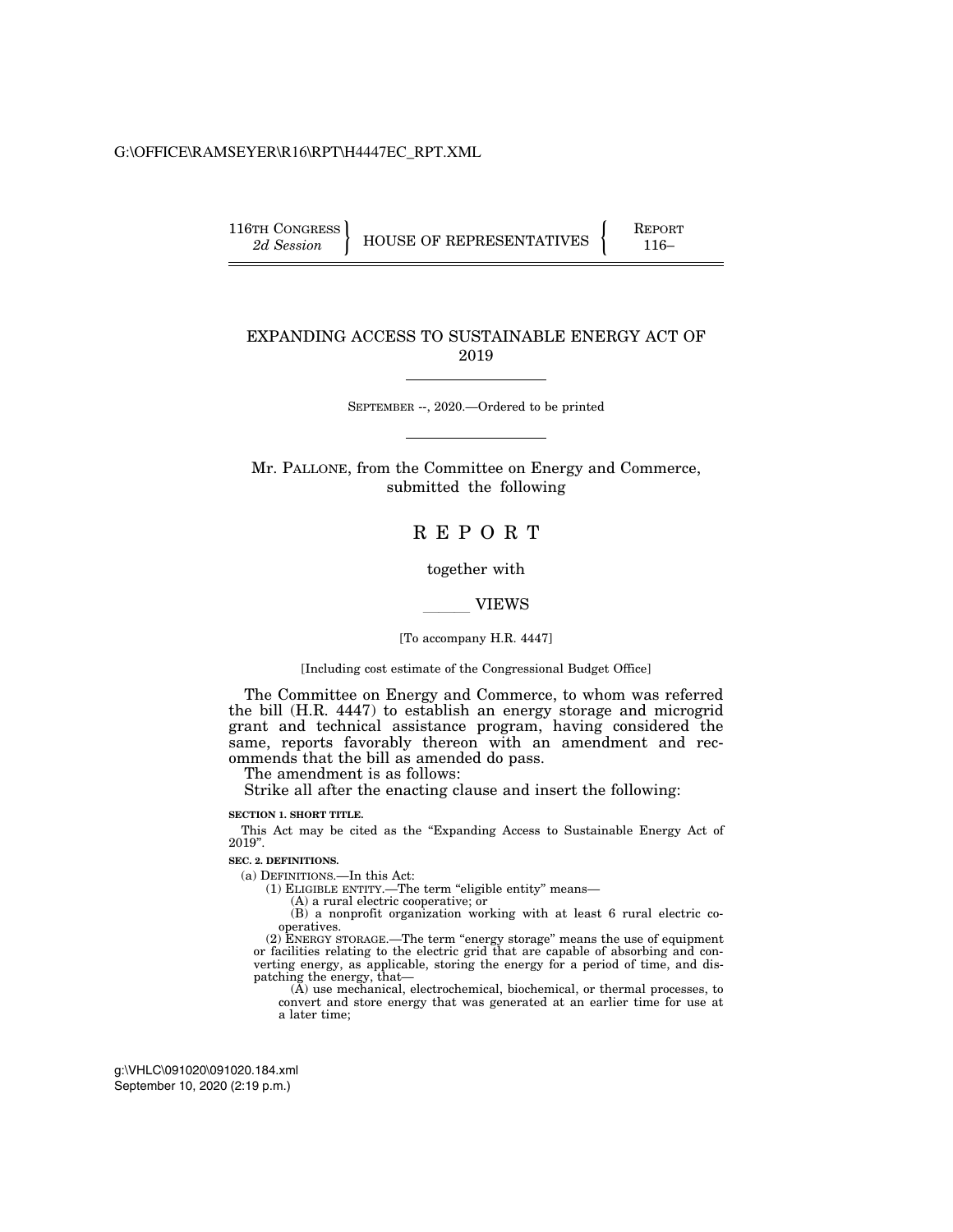(B) use mechanical, electrochemical, biochemical, or thermal processes to convert and store energy generated from mechanical processes that would otherwise be wasted for delivery at a later time; or

(C) convert and store energy in an electric, thermal, or gaseous state for direct use for heating or cooling at a later time in a manner that avoids the need to use electricity or other fuel sources at that later time, as is offered by grid-enabled water heaters.

(3) ISLAND.—The term ''island mode'' means a mode in which a distributed generator or energy storage device continues to power a location in the absence of electric power from the primary source.

(4) MICROGRID.—The term ''microgrid'' means an interconnected system of loads and distributed energy resources, including generators and energy storage devices, within clearly defined electrical boundaries that—

(A) acts as a single controllable entity with respect to the electric grid; and

(B) can connect to, and disconnect from, the electric grid to operate in both grid-connected mode and island mode.

(5) RENEWABLE ENERGY SOURCE.—The term ''renewable energy source'' has the meaning given the term in section 609(a) of the Public Utility Regulatory Policies Act of 1978 (7 U.S.C. 918c(a)).

(6) RURAL ELECTRIC COOPERATIVE.—The term ''rural electric cooperative'' means an electric cooperative (as defined in section 3 of the Federal Power Act (16 U.S.C. 796)) that sells electric energy to persons in rural areas.

(7) SECRETARY.—The term ''Secretary'' means the Secretary of Energy.

#### **SEC. 3. ENERGY STORAGE AND MICROGRID ASSISTANCE PROGRAM.**

(a) IN GENERAL.—Not later than 180 days after the date of enactment of this Act, the Secretary shall establish a program under which the Secretary shall—

(1) provide grants to eligible entities under subsection (c);

(2) provide technical assistance to eligible entities under subsection (d); and (3) disseminate information to eligible entities on—

 $(A)$  the activities described in subsections  $(c)(1)$  and  $(d)$ ; and

(B) potential and existing energy storage and microgrid projects.

(b) COOPERATIVE AGREEMENT.—The Secretary may enter into a cooperative agreement with an eligible entity to carry out subsection (a).

(c) GRANTS.—

(1) IN GENERAL.—The Secretary shall award grants to eligible entities for identifying, evaluating, designing, and demonstrating energy storage and microgrid projects that utilize energy from renewable energy sources.

(2) APPLICATION.—To be eligible to receive a grant under paragraph (1), an eligible entity shall submit to the Secretary an application at such time, in such manner, and containing such information as the Secretary may require.

(3) USE OF GRANT.—An eligible entity that receives a grant under paragraph  $(1)$ —

(A) shall use the grant—

(i) to conduct feasibility studies to assess the potential for implementation or improvement of energy storage or microgrid projects;

(ii) to analyze and implement strategies to overcome barriers to energy storage or microgrid project implementation, including financial, contracting, siting, and permitting barriers;

(iii) to conduct detailed engineering of energy storage or microgrid projects;

(iv) to perform a cost-benefit analysis with respect to an energy storage or microgrid project;

(v) to plan for both the short- and long-term inclusion of energy storage or microgrid projects into the future development plans of the eligible entity; or

(vi) to purchase and install necessary equipment, materials, and supplies for demonstration of emerging technologies; and

(B) may use the grant to obtain technical assistance from experts in carrying out the activities described in subparagraph (A).

(4) CONDITION.—As a condition of receiving a grant under paragraph (1), an eligible entity shall—

(A) implement a public awareness campaign, in coordination with the Secretary, about the project implemented under the grant in the community in which the eligible entity is located;

September 10, 2020 (2:19 p.m.) g:\VHLC\091020\091020.184.xml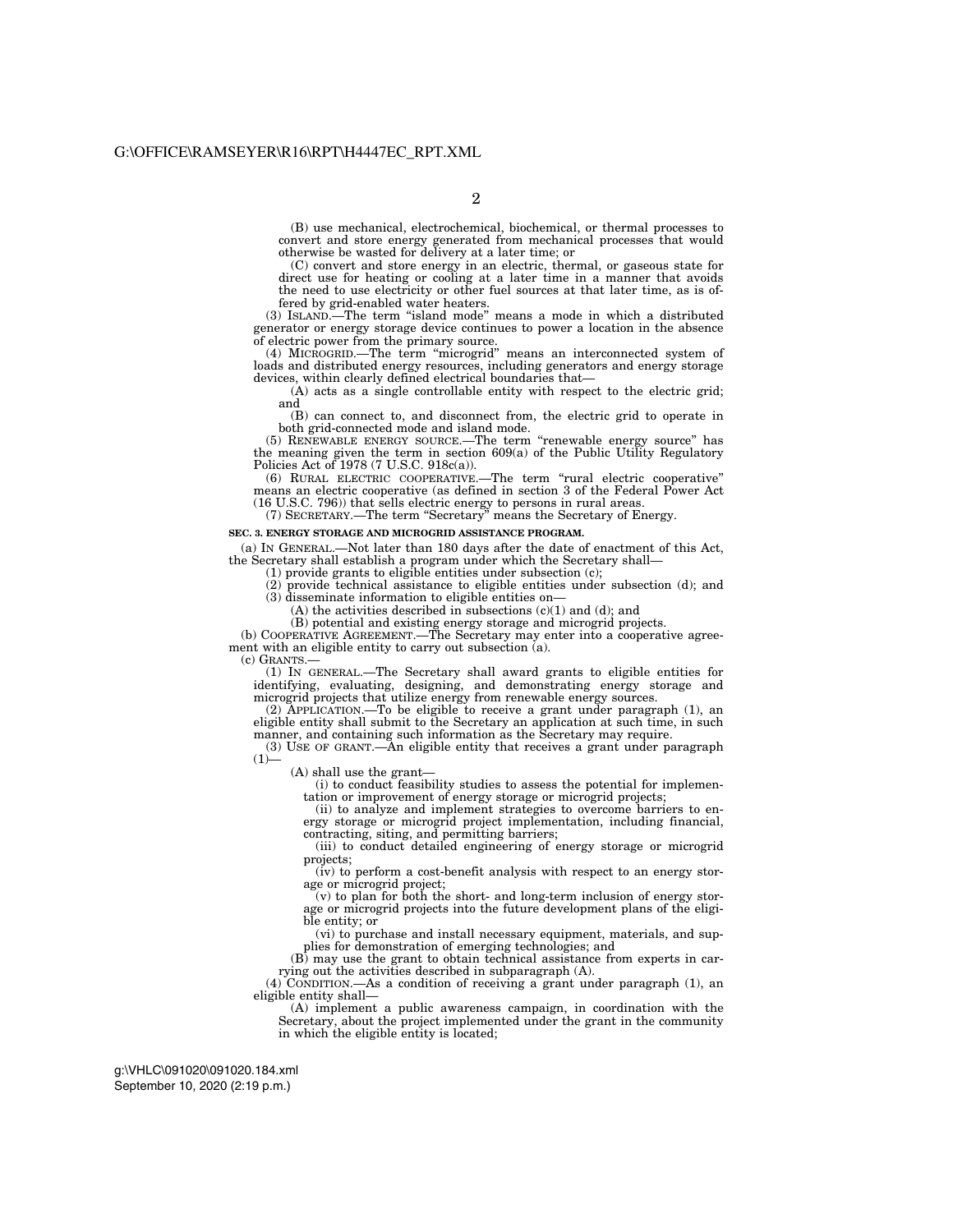(B) submit to the Secretary, and make available to the public, a report that describes—

3

(i) any energy cost savings and environmental benefits achieved under the project; and

(ii) the results of the project, including quantitative assessments to the extent practicable, associated with each activity described in paragraph (3)(A); and

(C) create and disseminate tools and resources that will benefit other rural electric cooperatives, which may include cost calculators, guidebooks, handbooks, templates, and training courses.

(5) COST-SHARE.—Activities under this subsection shall be subject to the costsharing requirements of section 988 of the Energy Policy Act of 2005 (42 U.S.C. 16352).

(d) TECHNICAL ASSISTANCE.—

(1) IN GENERAL.—In carrying out the program established under subsection (a), the Secretary shall provide eligible entities with technical assistance relating to—

(A) identifying opportunities for energy storage and microgrid projects;

(B) understanding the technical and economic characteristics of energy storage or microgrid projects;

(C) understanding financing alternatives;

(D) permitting and siting issues;

(E) obtaining case studies of similar and successful energy storage or microgrid projects;

(F) reviewing and obtaining computer software for assessment, design, and operation and maintenance of energy storage or microgrid systems; and  $(G)$  understanding and utilizing the reliability and resiliency benefits of energy storage and microgrid projects.

(2) EXTERNAL CONTRACTS.—In carrying out paragraph (1), the Secretary may enter into contracts with third-party experts, including engineering, finance, and insurance experts, to provide technical assistance to eligible entities relating to the activities described in such paragraph, or other relevant activities, as determined by the Secretary.

#### **SEC. 4. AUTHORIZATION OF APPROPRIATIONS.**

(a) IN GENERAL.—There is authorized to be appropriated to carry out this Act \$5,000,000 for each of fiscal years 2021 through 2025.

(b) ADMINISTRATIVE COSTS.—Not more than 5 percent of the amount appropriated under subsection (a) for each fiscal year shall be used for administrative expenses.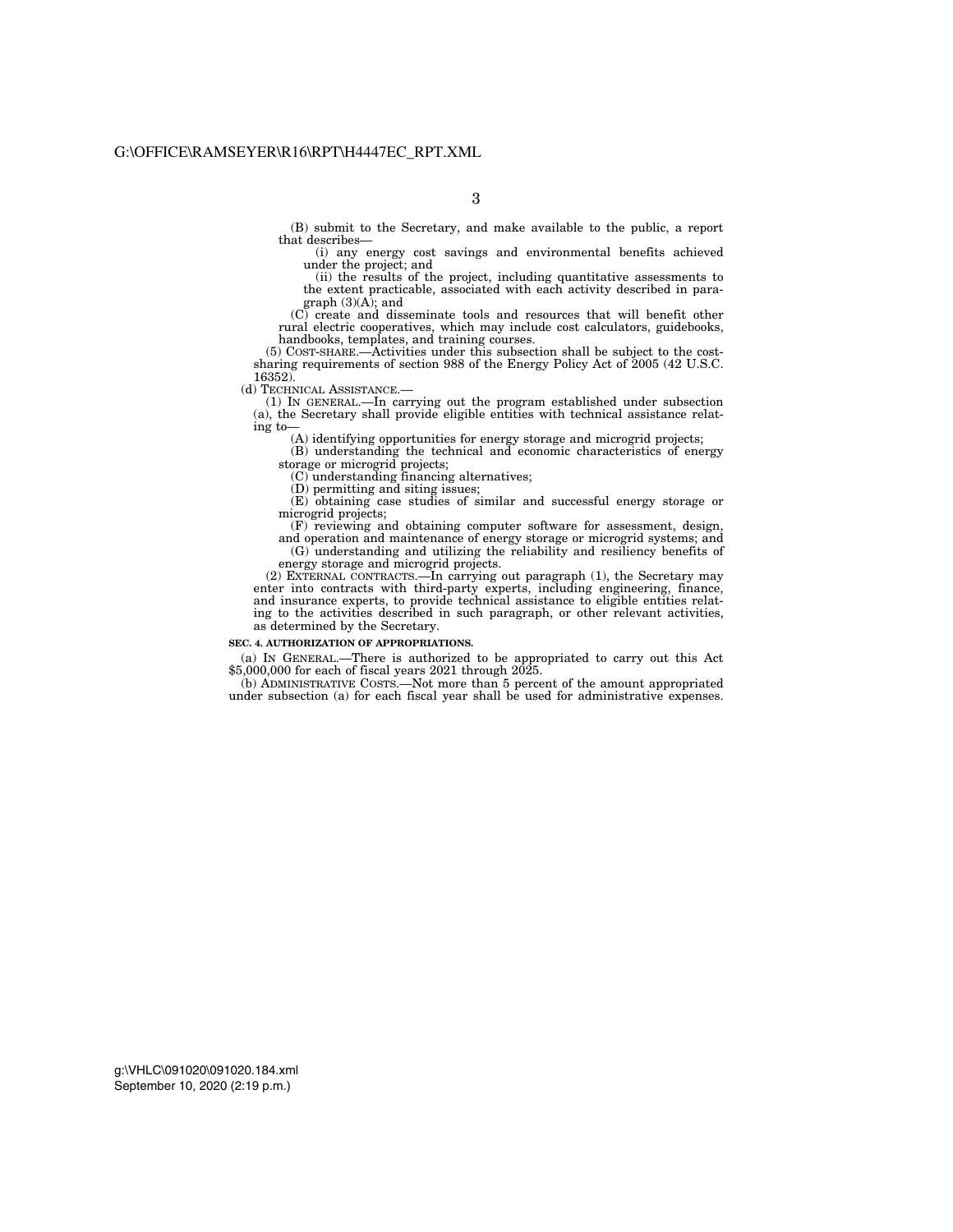# **CONTENTS**

- **I.** Purpose and Summary
- **II.** Background and Need for the Legislation
- **III.** Committee Hearings
- **IV.** Committee Consideration
- **V.** Committee Votes
- **VI.** Oversight Findings
- **VII.** New Budget Authority, Entitlement Authority, and Tax Expenditures
- **VIII.** Federal Mandates Statement<br>IX. Statement of General Perform
- Statement of General Performance Goals and Objectives
- **X.** Duplication of Federal Programs
- **XI.** Committee Cost Estimate
- **XII.** Earmarks, Limited Tax Benefits, and Limited Tariff Benefits
- **XIII.** Advisory Committee Statement
- **XIV.** Applicability to Legislative Branch
- **XV.** Section-by-Section Analysis of the Legislation
- **XVI.** Changes in Existing Law Made by the Bill, As Reported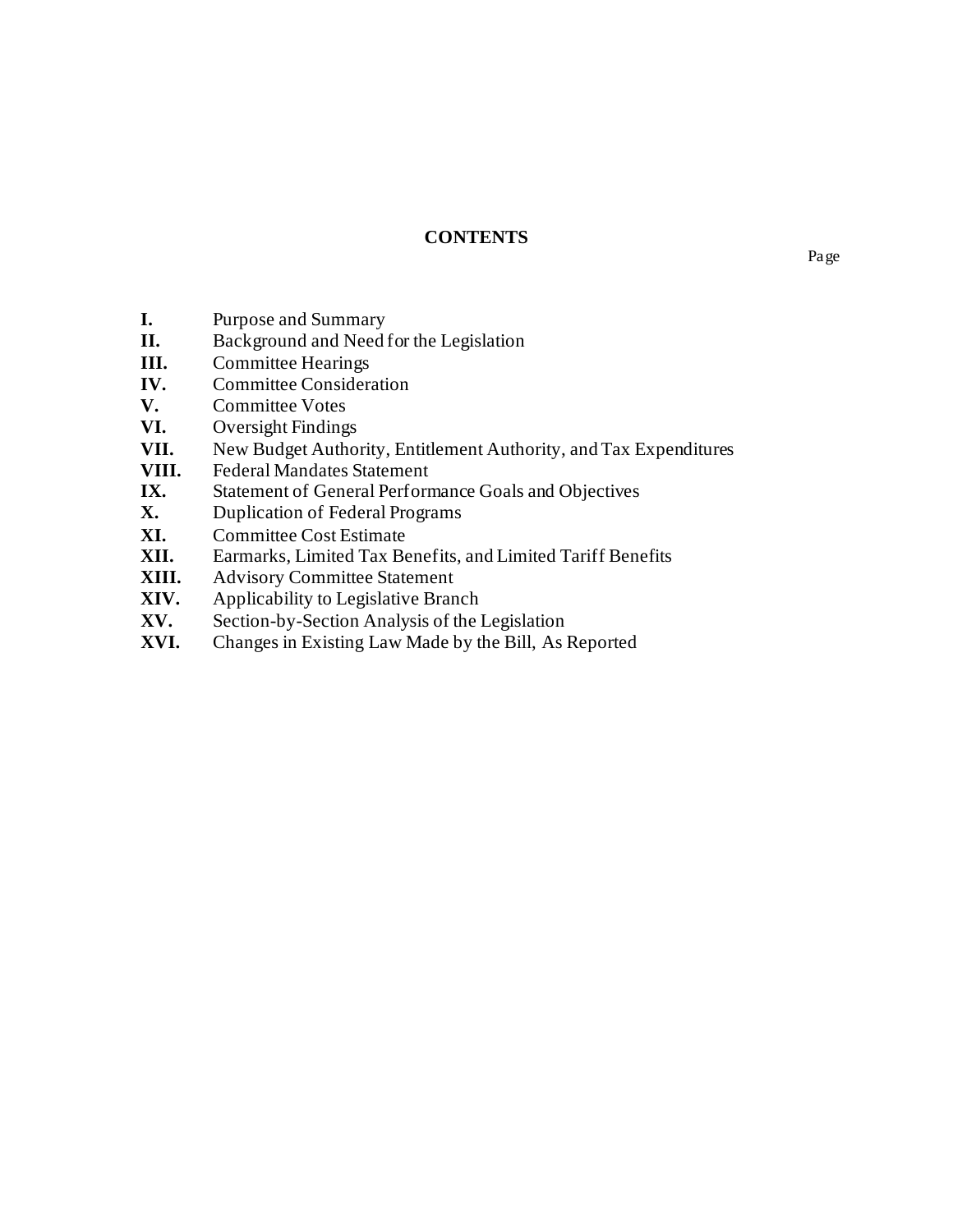#### **I. PURPOSE AND SUMMARY**

Representatives Tom O'Halleran (D-AZ) and Markwayne Mullin (R-OK) introduced H.R. 4447, the "Expanding Access to Sustainable Energy Act of 2019", on September 20, 2019. H.R. 4447 establishes an energy storage and microgrid grant and technical assistance program at the United States Department of Energy (DOE) to expand access to renewable energy and build resiliency.

H.R. 4447 requires DOE to award grants, provide technical assistance, and disseminate information to assist rural electric cooperatives and other non-profit entities with identifying, evaluating, designing, and demonstrating energy storage and microgrid projects that utilize energy from renewable energy sources.

## **II. BACKGROUND AND NEED FOR LEGISLATION**

Energy storage systems and micro grids have the potential to improve electric grid reliability and resilience by increasing the ability to withstand and recover from hazards that interrupt electric supply, including deliberate attacks, accidents, or naturally occurring threats such as severe weather. Other potential benefits include enhancing the integration of distributed and variable energy resources, managing peak electric loads, and using energy resources more efficiently.

Energy storage comprises a diverse set of technologies used at various levels of the grid and can provide different services. Major existing energy storage technologies currently include hydropower pumped storage, compressed air energy storage, liquid air energy storage, flywheels, flow batteries, lead-acid batteries, lithium-ion batteries, and other chemical systems.<sup>[1](#page-4-0)</sup> Energy storage technologies decrease the need for generation at peak demand times and produce energy when variable generation does not meet demand. These technologies also provide power quality service by smoothing variations in voltage supply or frequency and serve as backup generation when parts of the grid go down. Additionally, transmission and distribution use storage technologies as a means to defer upgrades and alleviate transmission congestion by providing power locally. [2](#page-4-1)

Microgrids are small systems made up of generation units connected to nearby users, such as neighborhoods or critical infrastructure. Microgrids can be operated with, or independent from, the local bulk transmission system, and can incorporate diverse generation sources including renewable energy and energy storage. Due to their ability to operate independently, microgrids can be an important source of power when weather or security related outages occur, improve local management of power supply and demand, help defer or avoid system upgrades, and be used to support imbalances in generation. [3](#page-4-2)

H.R. 4447 establishes an energy storage and microgrid grant and technical assistance program at DOE. The bill provides grants and assistance to rural electric cooperatives and

<span id="page-4-0"></span><sup>&</sup>lt;sup>1</sup> Congressional Research Service, Electricity Storage: Applications, Issues, and Technologies (Oct. 2019) (R45980).

<span id="page-4-1"></span><sup>&</sup>lt;sup>2</sup> U.S. Energy Information Administration, Batteries perform many different functions on the power grid (www.eia.gov/todayinenergy/detail.php?id=34432) (accessed Feb. 4, 2020).

<span id="page-4-2"></span><sup>3</sup> C2ES, *Microgrids* (www.c2es.org/content/microgrids/).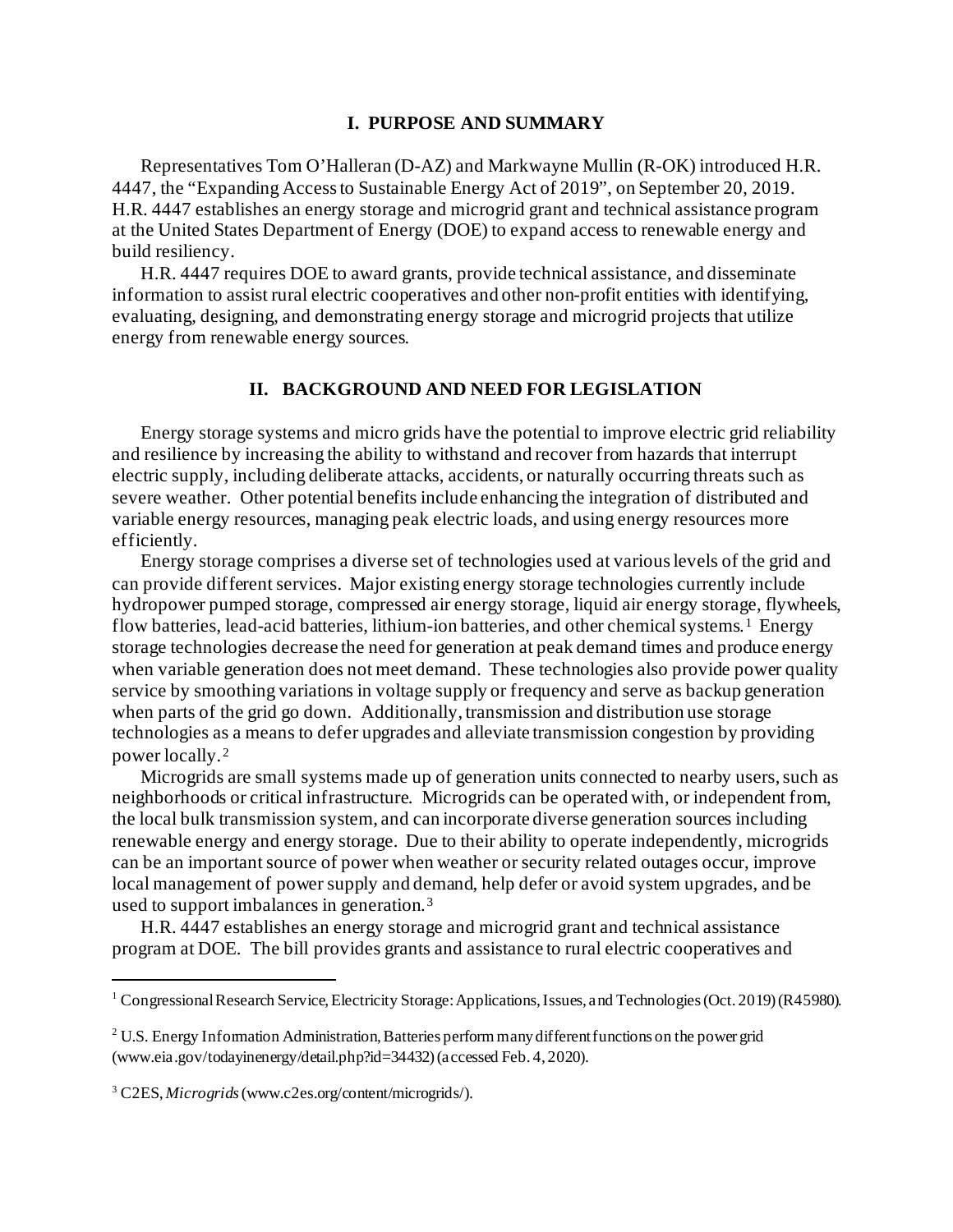nonprofit entities, working with at least six rural electric cooperatives, and ensures that these communities have access to energy storage and microgrids that are powered by renewable energy.

## **III. COMMITTEE HEARINGS**

For the purposes of section 103(i) of H. Res. 6 of the  $116<sup>th</sup> Congress$ , the following hearing was used to develop or consider H.R. 4447:

The Subcommittee on Energy held a hearing on February 12, 2020, entitled, "Saving Energy: Legislation to Improve Energy Efficiency and Storage." The Subcommittee received testimony from:

- The Honorable Mark Menezes, Under Secretary of Energy, U.S. Department of Energy
- Kelly Speakes-Backman, Chief Executive Officer, Energy Storage Association
- Bryan Howard, Legislative Director, U.S. Green Building Council
- Julie Hiromoto, Principal, HKS, Inc., *on behalf of* the American Institute of Architects
- Lowell Unger, Senior Policy Advisor, American Council for an Energy-Efficient Economy
- Arn McIntyre, President, McIntyre Builders Inc., *on behalf of* the National Association of Home Builders
- Jennifer Schafer, Executive Director, Federal Performance Contracting Coalition

#### **IV. COMMITTEE CONSIDERATION**

Representatives Tom O'Halleran (D-AZ) and Markwayne Mullin (R-OK), along with Reps. Ralph Norman (R-SC) and Conor Lamb (D-PA), introduced H.R. 4447, the "Expanding Access to Sustainable Energy Act of 2019", on September 20, 2019, and the bill was referred to the Committee on Energy and Commerce. Subsequently, the bill was referred to the Subcommittee on Energy on September 23, 2020. The Subcommittee on Energy held a legislative hearing on H.R. 4447 on February 12, 2020.

On September 9, 2020, the full Committee on Energy and Commerce met in virtual open markup session, pursuant to notice, to consider the bill H.R. 4447, thereby discharging the Subcommittee on Energy from further consideration of the bill. During the markup of H.R. 4447 Rep. O'Halleran, on behalf of himself and Mr. Mullin, offered an amendment in the nature of a substitute (AINS) making technical and conforming changes to the underlying bill. The full Committee agreed to the O'Halleran AINS by a voice vote. At the conclusion of markup of the bill, Mr. Pallone, Chairman of the committee, moved that H.R. 4447 be ordered reported favorably to the House, amended. The Committee on Energy and Commerce agreed to the motion by a voice vote, a quorum being present.

#### **V. COMMITTEE VOTES**

Clause 3(b) of rule XIII of the Rules of the House of Representatives requires the Committee to list each record vote on the motion to report legislation and amendments thereto. The Committee advises that there were no record votes taken on H.R. 4447, including the motion for final passage of the bill.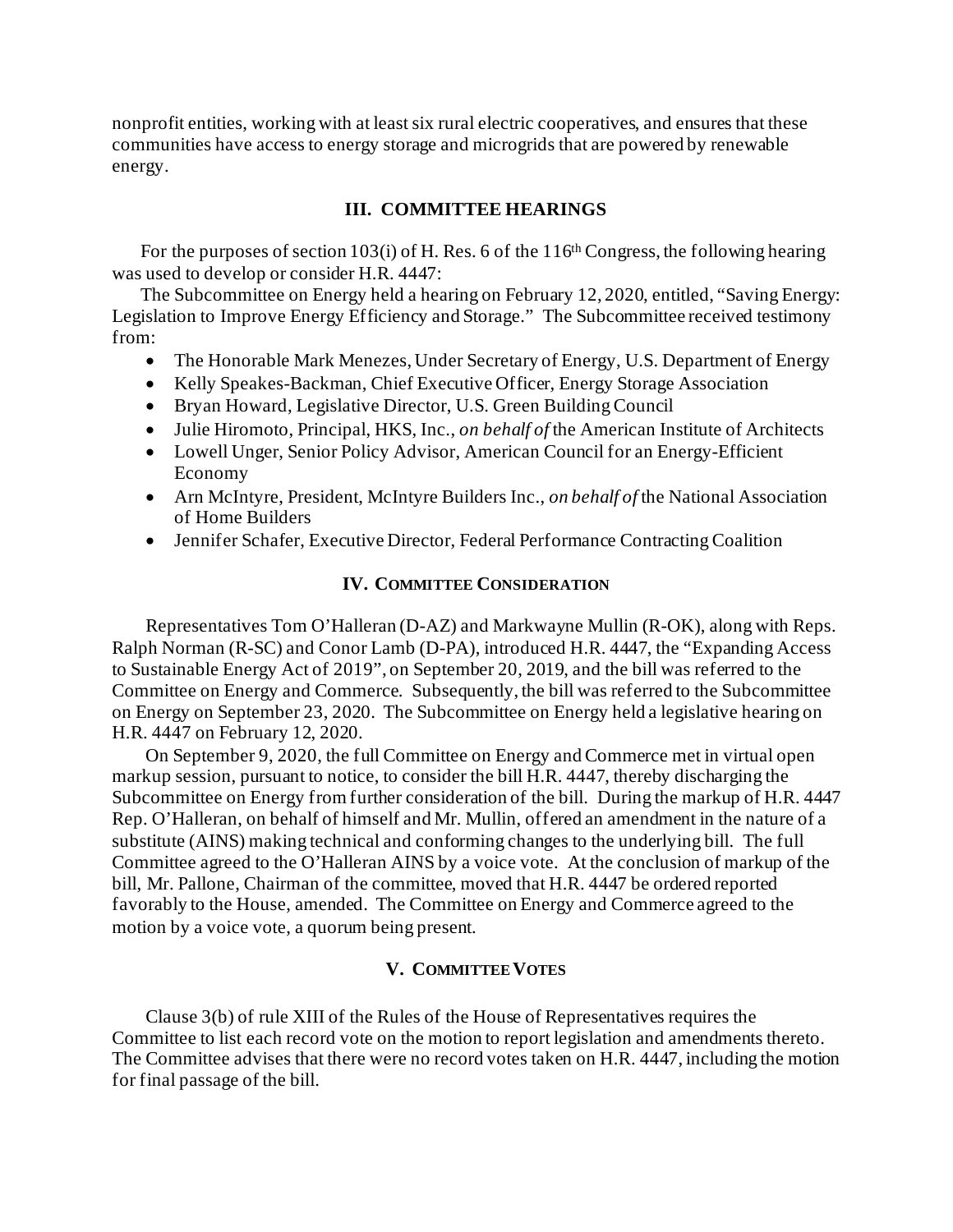#### **VI. OVERSIGHT FINDINGS**

Pursuant to clause  $3(c)(1)$  of rule XIII and clause  $2(b)(1)$  of rule X of the Rules of the House of Representatives, the oversight findings and recommendations of the Committee are reflected in the descriptive portion of the report.

## **VII. NEW BUDGET AUTHORITY, ENTITLEMENT AUTHORITY, AND TAX EXPENDITURES**

Pursuant to 3(c)(2) of rule XIII of the Rules of the House of Representatives, the Committee adopts as its own the estimate of new budget authority, entitlement authority, or tax expenditures or revenues contained in the cost estimate prepared by the Director of the Congressional Budget Office (CBO) pursuant to section 402 of the Congressional Budget Act of 1974.

The Committee has requested but not received from the Director of the Congressional Budget Office a statement as to whether this bill contains any new budget authority, spending authority, credit authority, or an increase or decrease in revenues or tax expenditures.

#### **VIII. FEDERAL MANDATES STATEMENT**

The Committee adopts as its own the estimate of Federal mandates prepared by the Director of the Congressional Budget Office pursuant to section 423 of the Unfunded Mandates Reform Act.

### **IX. STATEMENT OF GENERAL PERFORMANCE GOALS AND OBJECTIVES**

Pursuant to clause  $3(c)(4)$  of rule XIII, the general performance goal or objective of this legislation is to establish a program to provide grants and technical assistance for energy storage and microgrid projects to rural electric cooperatives and non-profit entities.

#### **X. DUPLICATION OF FEDERAL PROGRAMS**

Pursuant to clause  $3(c)(5)$  of rule XIII, no provision of H.R. 4447 is known to be duplicative of another Federal program, including any program that was included in a report to Congress pursuant to section 21 of Public Law 111–139 or the most recent Catalog of Federal Domestic Assistance.

# **XI. COMMITTEE COST ESTIMATE**

Pursuant to clause  $3(d)(1)$  of rule XIII, the Committee adopts as its own the cost estimate prepared by the Director of the Congressional Budget Office pursuant to section 402 of the Congressional Budget Act of 1974.